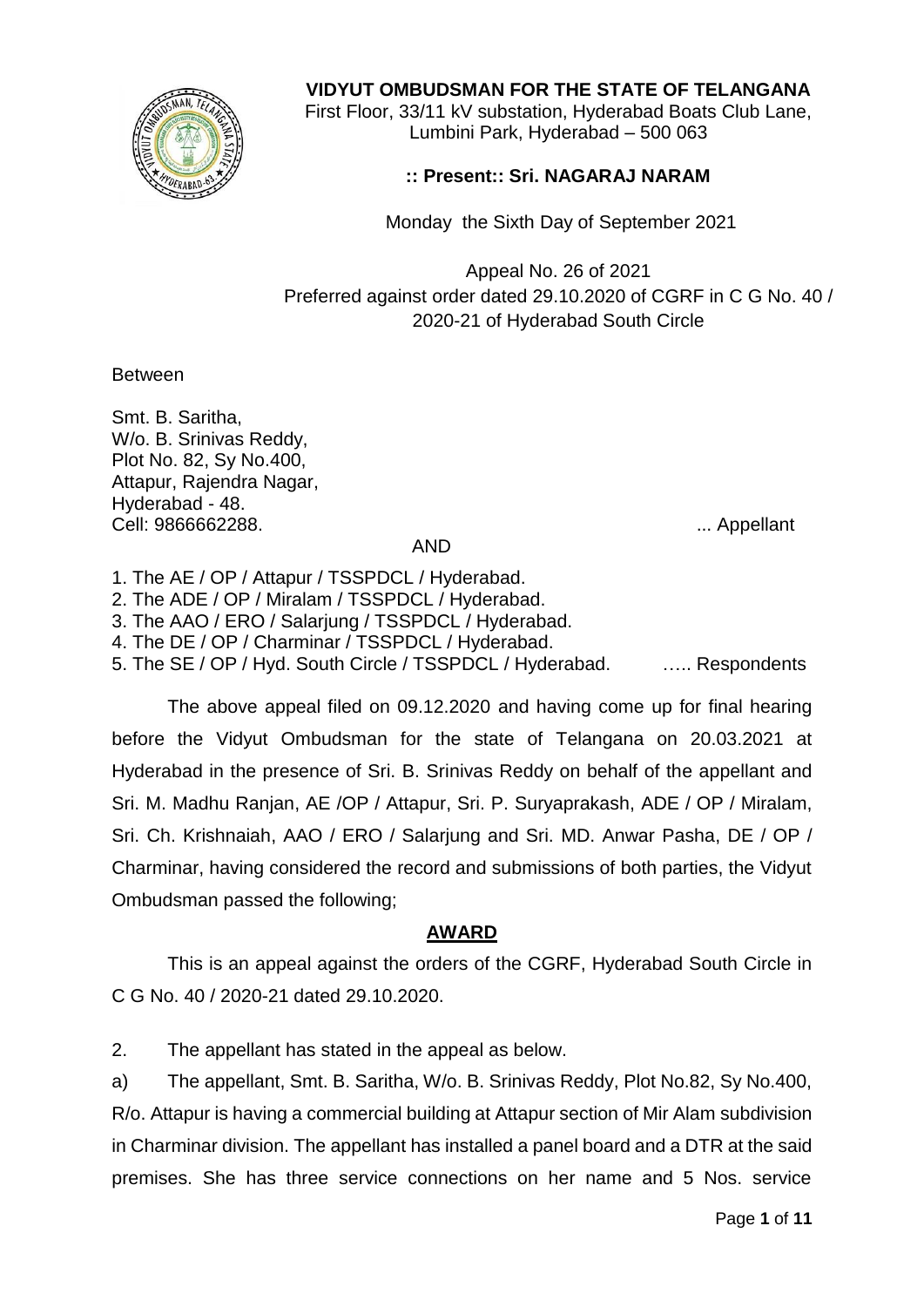connections on her husband's name and one more service connection in the name of Sri. Wazeed Ahmed Siddiqui viz. S3034221, S3000889, S3034222, S3020453, S3008706, S3001593, S3001594, S302037 and S3000678.

b) Out of these connections the service connection No. S3000678 existing in the name of Wazeed Ahmed Siddiqui has been released on 06.06.1998 as per the electricity department records. But the said person that is Wazeed Ahmed Siddiqui has no relation with my premises and he is not the buyer or seller of the said property in the past. The department officials have released a service connection in the name Wazeed Ahmed Siddiqui illegally.

c) The said property has been purchased by Sri. G. Appa Rao from Sri. Hanumanth Reddy on 02.06.1990 and on 07.08.1992 appellant had purchased the same from Sri. G. Appa Rao. Later on appellant had constructed the building at the said premises. A service connection bearing No. S3000678 was released in the said premises on 06.06.1998 in the name of Wazeed Ahmed Siddiqui without appellant's knowledge. The said person is only one of the tenants in the past and used to run a welding shop in the said premises. The electricity officials have filed a theft case on Wazeed Ahmed Siddiqui in the year 2004 and till now they haven't collected any amount from him and moreover appellant hasn't been informed about the theft case being the owner of the said property.

d) In the month of January'2020 when appellant went to the customer service center to transfer the said service connection in her name, the officials told her that she do not have any rights on the said service connection and rejected her application. Later when she contacted DE / Charminar and filed an application under RTI Act, asking for the documents on which are the basis of the said service connection on which it has been released, the DE / Charminar has told me to make an application for dismantlement of the service connection which has been done through the AE / ICSC. Later she had applied for a new service connection on her name with NR No. 90420233230 on 18.01.2020.

e) After a few days, the departmental officials have informed that there was a theft case existing in the name of Wazeed Ahmed Siddiqui in the year 2004 and a new service connection could not be released without paying the penalty of the said theft case.

f) Wazeed Ahmed Siddiqui does not have any right on this property and since he has used the electricity illegally he has to pay the penalty and she does not have any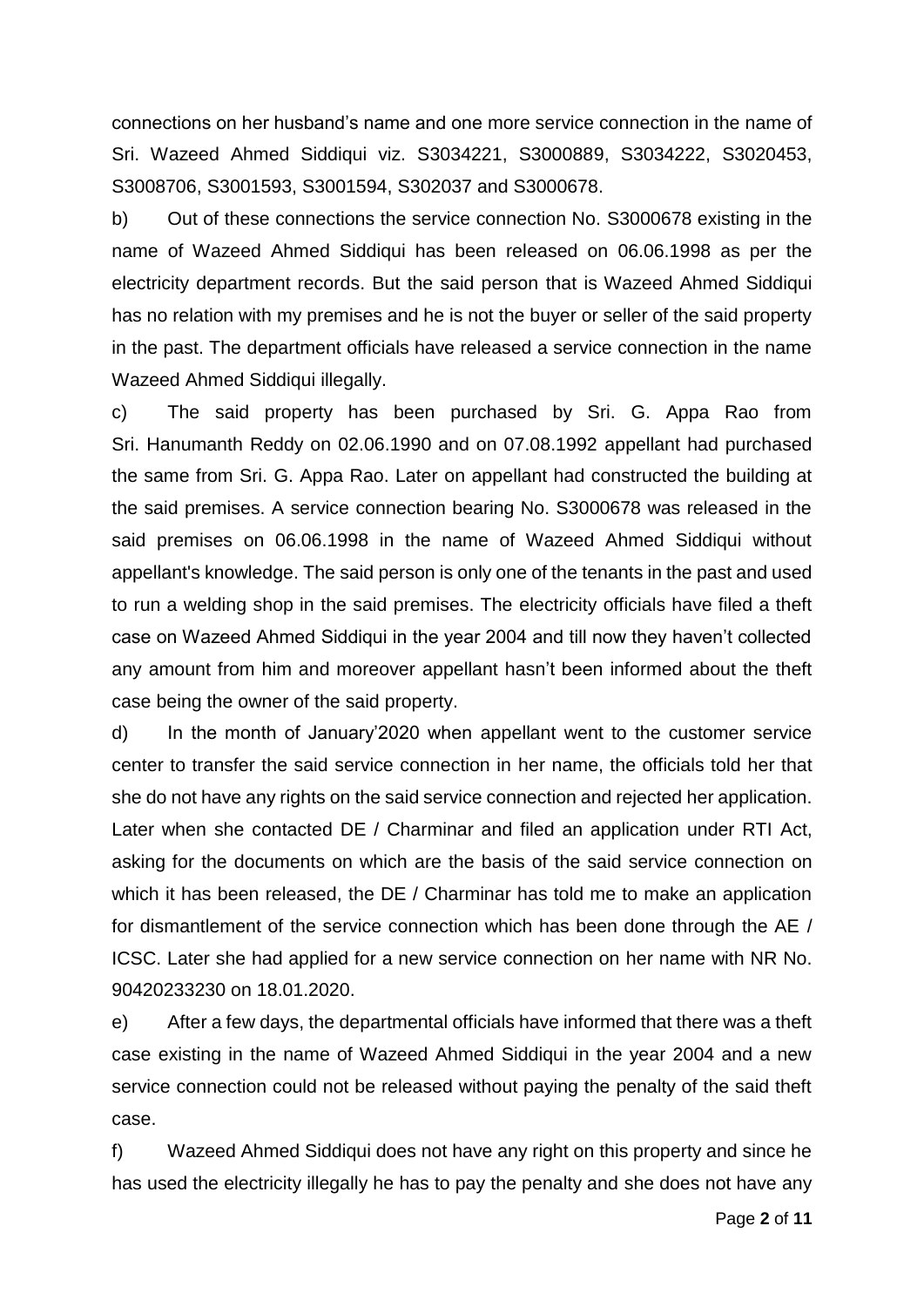connection with the theft case and moreover she has not benefited out of the theft of electricity. Hence, she request you to collect the said penalty from himself that is Wazeed Ahmed Siddiqui.

g) Later, when she approached the CGRF for the delay in the release of new service connection on my name, the CGRF failed to look into the facts and based on the false information given by the ADE / Miralam the CGRF rejected my complaint and gave an order to pay the penalty of the theft case believing that she had purchased the property from Wazeed Ahmed Siddiqui.

h) The departmental officials have released the service connection to a person who is not the owner of the premises. She is not even informed about the said theft case on her tenant, even though she is the owner of the property and the said tenant has vacated the premises long back and the departmental officials are now asking me to pay the penalty for the theft case.

i) Hence, she once again confirmed that she does not have any relation with the said service connection S3000678 and the theft case existing on it. Hence, she requested for an order to collect the said penalty from the said Wazeed Ahmed Siddiqui who has benefited from the theft of electricity and further she requested for dismantling the service connection in the name of Wazeed Ahmed Siddiqui existing in her premises and release a new service connection in her name.

2. The respondent licensee filed a reply to the representation and stated thus vide Lr. No. 1609 / 2020 dated 03.02.2021 and 06.02.2021 as follows:

a) A theft of energy case was booked for service connection No. S3000678 (Sri. Wazeed Ahmed Siddiqui) on 20.03.2004 for Rs 2,05,634/- and a final assessment order was issued for Rs 1,34,858/- + Rs 150 supervision charges + Rs 50/ reconnection charges totalling to Rs 1,35,058/- on 11.04.2005 vide DAT No. 36893 D. No. 396 is pending, due to which new service connection was not released.

b) Smt. B. Saritha, W/o. B. Srinivas Reddy approached CGRF on the above issue and the CGRF issued the orders as follows:-

" The seller of the property should clear all the dues to the company before selling such property. If the seller did not clear the dues as mentioned above, the company may refuse to supply electricity to the premises through the already existing connection or refuse to give a new connection to the premises till all dues to the company are cleared.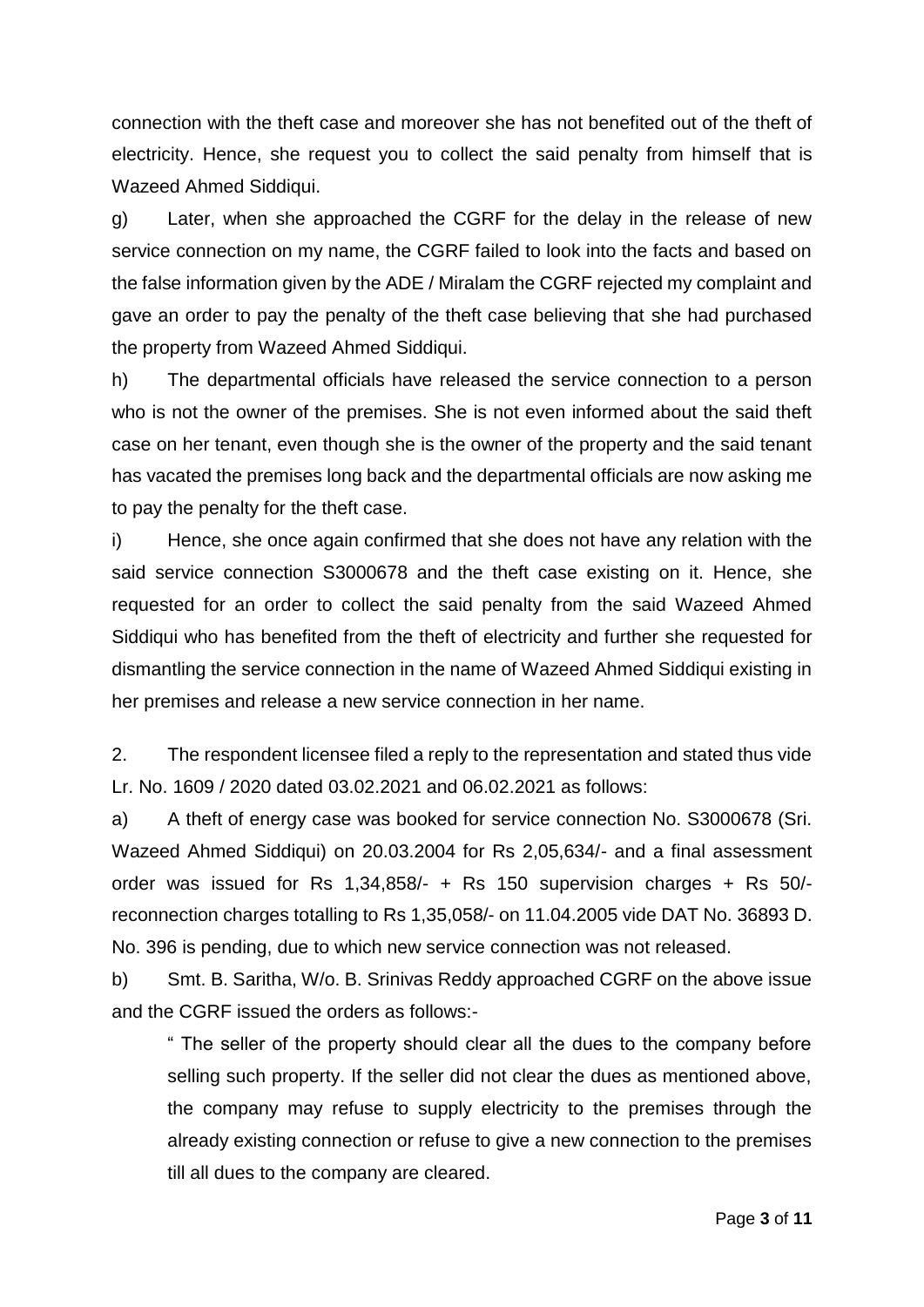In view of the above said clause clearly says that the Licensee through the respondents may refuse to give a new connection to the premises till all the dues are cleared by the consumer. The consumer has clearly admitted in their complaint that the tenant has taken supply in his name and used the supply through SC No. S3000678 since long back. The contention of the respondents that the consumer is not entitled for new service connection until clear the dues on SC No. S3000678 for Rs 1,34,858/- is correct.

Hence, Forum agreed with the contention of the respondents and the consumer is liable to pay the dues against the service connection No. S3000678. The respondents are directed to release new commercial service connection to the consumer within 15 days after clearing the dues against the SC No. S3000678 and dismantle the service connection bearing No. S3000678 as per the departmental rules in vogue.

In the result the grievance complaint dt.12.08.2020 filed by the complainant is hereby rejected." complaint is disposed of accordingly."

c) In view of the above, it is once again submitted that the consumer is not entitled for new service connection until all the dues are cleared. On 17.03.2021 the ADE / Op / Miralam filed a reply reiterating the above contentions.

3. The short issue having heard the appellant and the officers of the licensee is that the consumer entitled any relief as sought by her.

4. The appellant has filed the present appeal seeking directions to the respondents for release of new service connection which was rejected by the respondents and to dismantle service connection No. S3000678 in the name of Sri. Wazeed Ahmed Siddiqui. It is her case that she filed two applications in the ICSC (Integrated Customer Service Center) Salarjung Road, one is to dismantle the SC No. S3000678, category III, registered in the name of Wazeed Ahmed Siddiqui at H. No. 4-6-6 / 1 / 7, Attapur, existing in the premises of the appellant vide reference number 904201899955 dated 17.01.2020 and on the next day that is on 18.01.2020, she applied for release of new service connection under commercial category for 5 KW vide registration No. 90420233230. On scrutiny of the first application that is for the dismantlement of the service connection S3000678, the ERO City III records revealed that a theft case was pending against the subject service connection on which was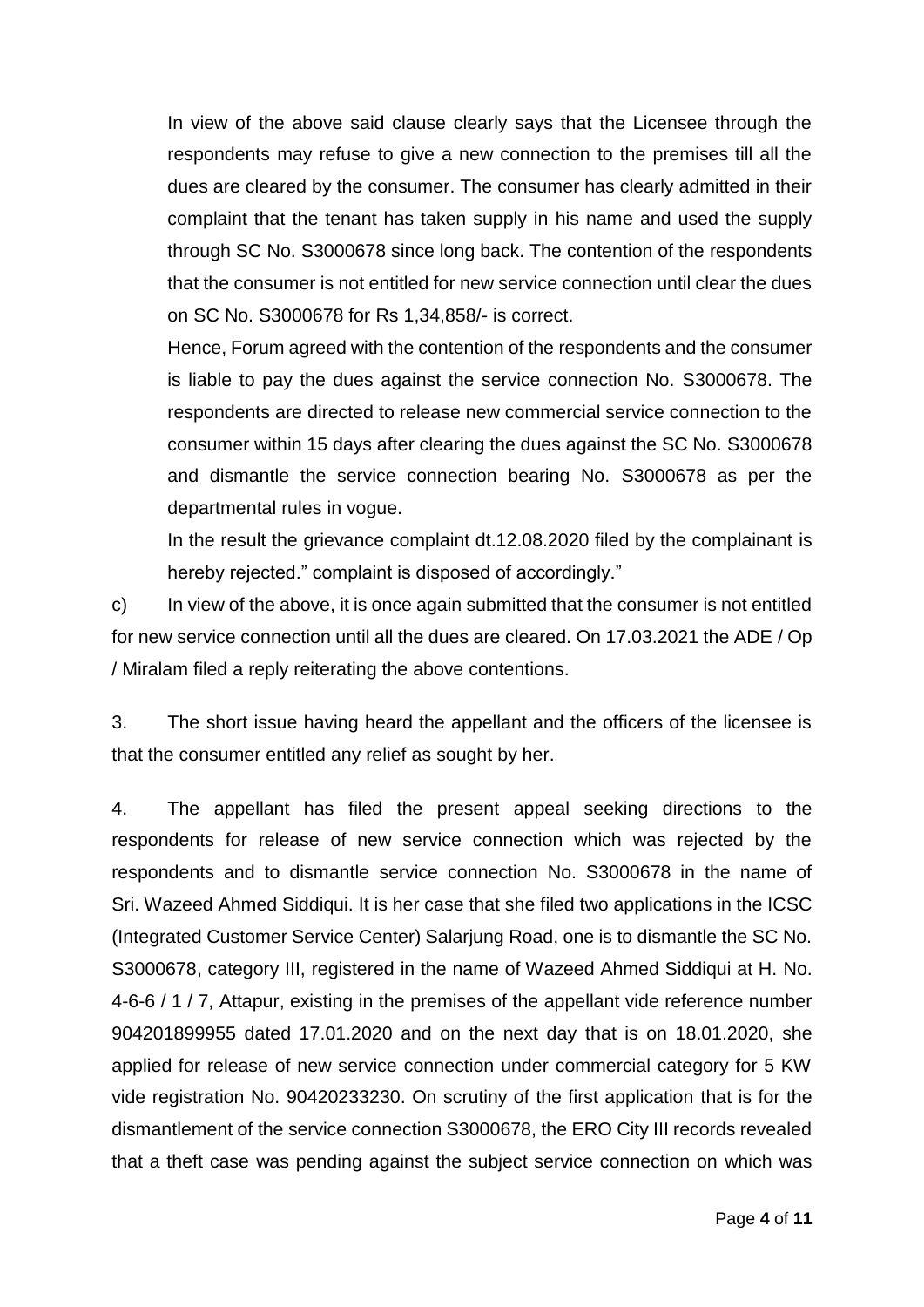registered on 20.03.2004, with an initial assessment amount of Rs 2,05,634/-. That the said proceeding were subsequently concluded by revising the assessment to Rs 1,34,858/- + Rs 150/- supervision charges + Rs 50/- reconnection charges = Rs 1,35,058/- vide final assessment orders DAT / 36893 / D. No. 396 dated 11.04.2005. In view of the non payment of above said amount towards theft case the application for new commercial service connection was rejected for want of payment.

5. The subject premises is a G+3 floors commercial complex namely "west face" commercial complex. All together there are 9 Number services available in the premises as stated below:-

| SI. No         | Service No | Name                         | Date of release of supply |
|----------------|------------|------------------------------|---------------------------|
| 1.             | S3020453   | <b>B. Srinivas Reddy</b>     | 19.08.2011                |
| 2.             | S3034221   | <b>B.</b> Sarita             | 03.04.2018                |
| 3.             | S3008706   | <b>B. Srinivas Reddy</b>     | 16.11.2005                |
| 4.             | S3001593   | <b>B. Srinivas Reddy</b>     | 19.12.2000                |
| 5.             | S3001594   | <b>B. Srinivas Reddy</b>     | 09.12.2000                |
| 6.             | S3000889   | <b>B.</b> Sarita             | 06.12.1999                |
| 7 <sub>1</sub> | S3034222   | <b>B.</b> Sarita             | 03.04.2018                |
| 8.             | S3020377   | <b>B. Srinivas Reddy</b>     | 26.08.2011                |
| 9.             | S3000678   | <b>Wazeed Ahmed Siddiqui</b> | 06.06.1998                |

6. The appellant opposed payment of the theft case amount stating that appellant is in no way concerned with the service connection SC No. S3000678. This service connection in the name of Wazeed Ahmed Siddiqui, tenant of the appellant was released by the respondents without their permission on 06.06.1998 without even following the basic necessity of obtaining the indemnity from the owner. Presently the said Wazeed Ahemd Siddique is not their tenant. The appellant alleged that it is injustice to demand the theft case amount of 2004 now in the year 2020. In so many years the respondents have failed to recover the theft case amount from their tenant, and that they have not utilised the power supply from the disputed service connection. The present demand is unjustified and hence requested to recover the amount from Wazeed Ahmed Siddiqui and release the new commercial service connection to them. 7. On examination of the material available on record the CGRF finding that the

new commercial service shall be released only after payment of the dues pending of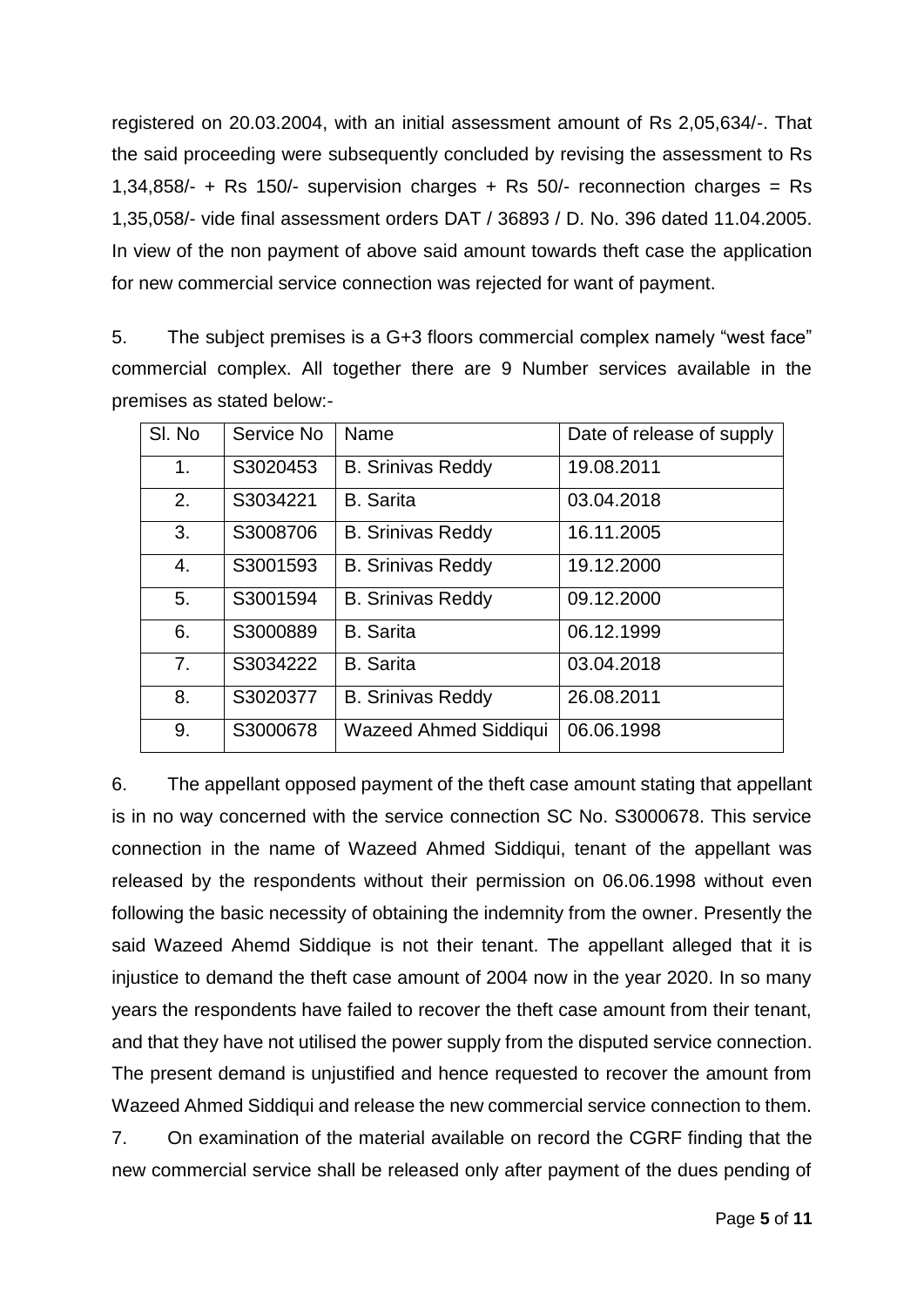Rs. 1,34,858/- against the service connection No. S3000678, is based on the GTCS clause 8.4 reproduced here under:-

"The seller of the property should clear all the dues to the Company before selling such property. If the seller did not clear the dues as mentioned above, the Company may refuse to supply electricity to the premises through the already existing connection or refuse to give a new connection to the premises till all dues to the Company are cleared."

From the facts and circumstances noticed above, the above case neither involves sale of property nor it was on new purchase that the present connection is being sought. Moreover, the request to release the supply has been tagged to a connection which was nether released with the consent of the consumer nor it has been shown that the consumer has allowed such a release of power supply to be made.

8. The reliance placed by the respondents on the clause 8.4 mentioned above and contending that the appellant is liable to pay the dues of SC No. S3000678 in order to release new commercial service connection in the appellant premises and further contending that they have rightly rejected the application for new connection is contrary to the facts and circumstances in the instant case. As observed earlier, the premises was neither sold nor purchased by the appellant as she herself owned it after purchase in 1992 in view of the fact that the officers of the licensee have not shown any evidence to claim that the appellant has purchased or secured the same by adverse position afresh, this clause of GTCS cannot be invoked.

9. Alas, the officers of the licensee have scant respect to the law and provisions under they are supposed to work. The service connection on which the alleged case has been lodged is released in 1998. By that time the appellant was the owner of the premises. Nothing is placed on record to show that the officers have acted in accordance with law as at that it was in force for release somebody's name when the premises is not owned such a person. It is even more surprising that the theft case is initiated against occupant of the premises and the same is not informed to the owner immediately. Further, when the owner seeks supply and new connection, they dig out the old case which they have not concluded and fasten it owner. This shows the height of irresponsibility and laxity of the personnel on the field in giving effect to the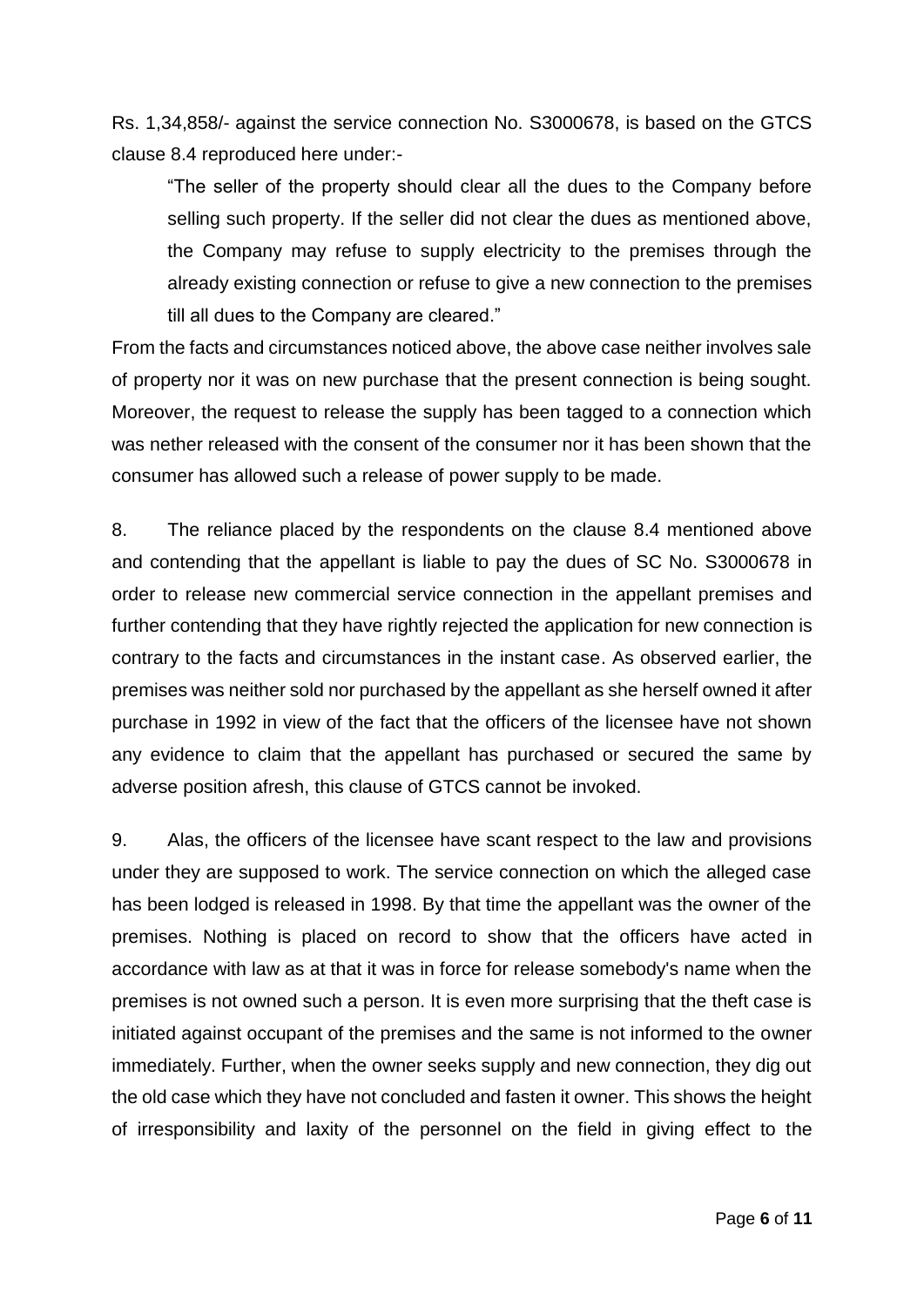provisions of the Act, 2003, rules and regulations thereof including but not limited to the GTCS.

10. There is another interesting aspect to the whole case. After the theft case is initiated and the final order on the notice is passed later by the competent authority, it was not even served on the person who indulged in it or on the owner. They have not made any efforts to recover the amounts. On the contrary, service connections in the name of appellant and her husband who appeared for hearing have been released conveniently in the years 2005, 2011 and 2018. But when supply is requested in 2020, suddenly things become crystal clear that the supply cannot be released unless the amounts towards theft case are recovered. This nothing short of dragging their feet backwards for their own omissions and commissions perpetrated against consumer and the company as such.

11. This authority is flummoxed that the officers of the licensee callously treated the issue which is mall one which could have been settled at their level and would have arrived at a satisfactory solution. But the pushed the consumer to the brink and it was consumer bargaining that she is ready to part with some amount so that the new connection gets released and the unwanted connection gets dismantled. Though this authority also proposed some amicable settlement at the time of hearing, as such this authority is not inclined to pursue that said angle for the reason the facts on record bear out a different picture.

12. Last but not the least, sec 56 (2) of the Act, 2003 has to be invoked in this case as the officers of the licensee failed to give effect to the provisions thereof by claiming the amount in the monthly bill ever from 2005 to 2020. Therefore, the said amount cannot be claimed by the license at this belated stage. This authority is fortified by a judgment of the Hon'ble Supreme Court in the matter of Assistant Engineer (D1), Ajmer Vidyut Vitran Nigam Limited and Another vs Rahamatullah Khan alias Rahamjulla. It has been observed as below by the Hon'ble Supreme Court.

"7. The next issue is as to whether the period of limitation of two years provided by Section 56 (2) of the Act, would be applicable to an additional or supplementary demand.

7.1 Prior to the coming into force of the Electricity Act, 2003, the Indian Electricity Act, 1910 governed the law pertaining to the use and supply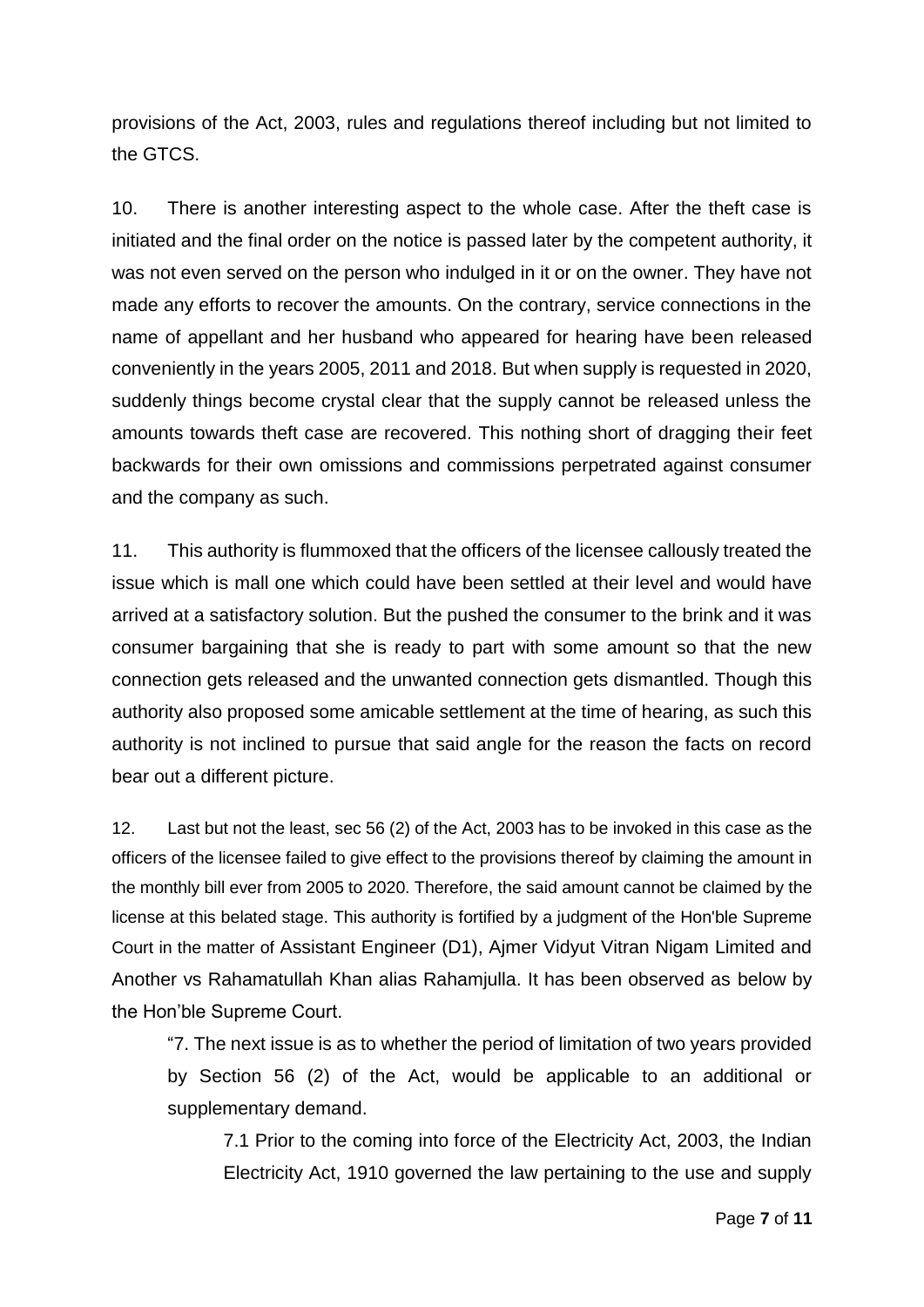of electricity in India. Section 24 of the Indian Electricity Act, 1910 read as follows :–

"24. Discontinuance of supply to consumer neglecting to pay charge. (1) Where any person neglects to pay any charge for energy or any sum, other than a charge for energy, due from him to a licensee in respect of the supply of energy to him, the licensee may, after giving not less than seven clear days' notice in writing to such person and without prejudice to his right to recover such charge or other sum by suit, cut off the supply and for that purpose cut or disconnect any electric supply-line or other works being the 15 property of the licensee, through which energy may be supplied, and may discontinue the supply until such charger or other sum, together with ally expenses incurred by him in cutting off and reconnecting the supply, are paid, but no longer. (2) Where any difference or dispute which by or under this Act is required to be determined by an Electrical Inspector, has been referred to the Inspector before notice as aforesaid has been given by the licensee, the licensee shall not exercise the powers conferred by this section until the Inspector has given his decision: Provided that the prohibition contained in this subsection shall not apply in any case in which the licensee has made a request in writing to the consumer for a deposit with the Electrical Inspector of the amount of the licensee's charges or other sums in dispute or for the deposit of the licensee's further charges for energy as they accrue, and the consumer has failed to comply with such request."

The Standing Committee of Energy in its Report dated 19.12.2002 submitted to the 13<sup>th</sup> Lok Sabha, opined that Section 56 of the 2003 Act is based on Section 24 of the 1910 Act.

The Standing Committee further opined that a restriction has been added for recovery of arrears pertaining to the period prior to two years from consumers, unless the arrears have been continuously shown in the bills. Justifying the addition of this restriction, the Ministry of Power submitted that  $: -1$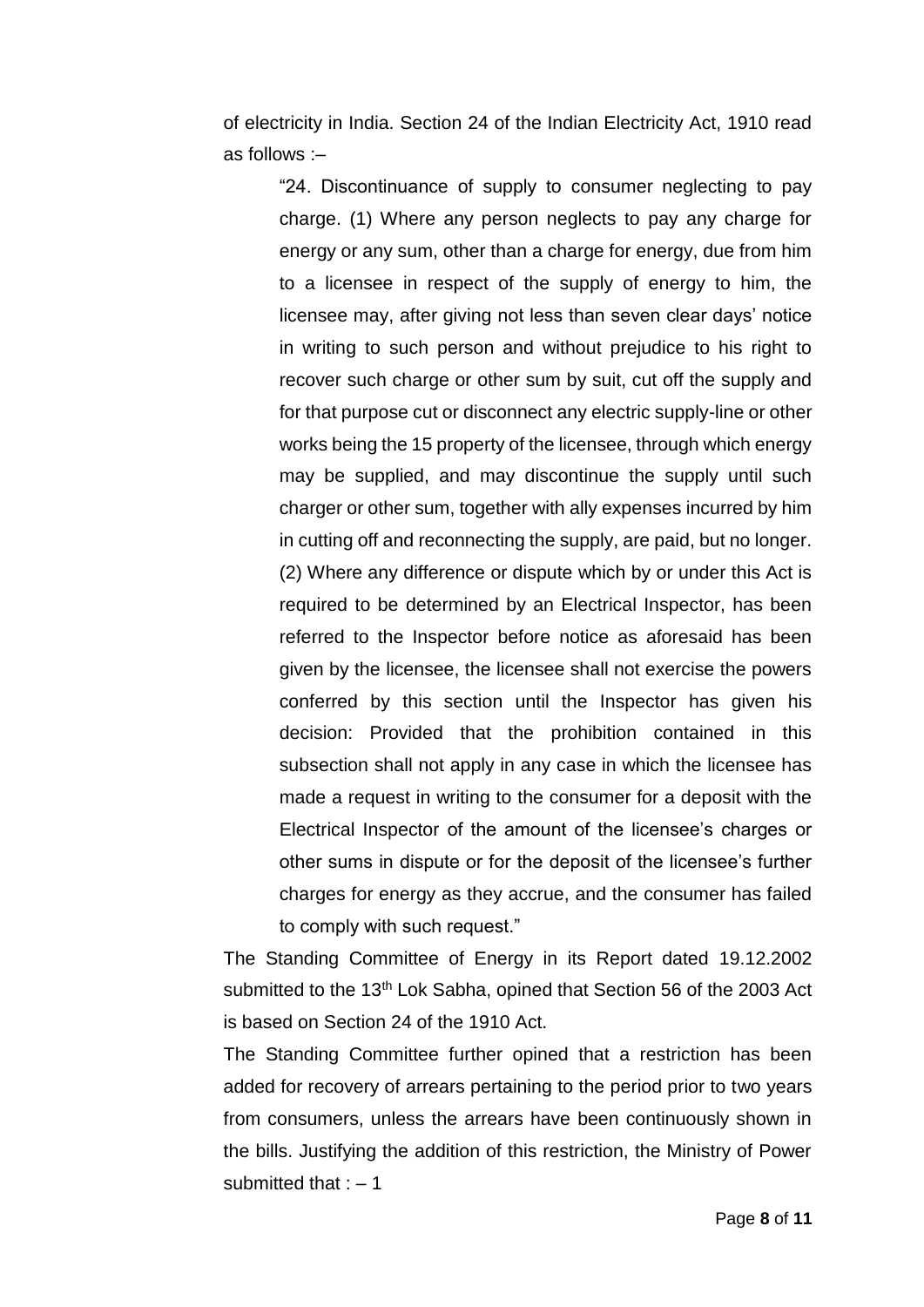6 "It has been considered necessary to provide for such a restriction to protect the consumers from arbitrary billings."

7.2 In Swastic Industries v. Maharashtra State Electricity Board, 4 this Court while interpreting Section 24 of the Indian Electricity Act, 1910 held that  $: -$ 

"5. It would, thus, be clear that the right to recover the charges is one part of it and right to discontinue supply of electrical energy to the consumer who neglects to pay charges is another part of it." (emphasis supplied)

7.3 Sub-section (1) of Section 56 confers a statutory right to the licensee company to disconnect the supply of electricity, if the consumer neglects to pay the electricity dues.

This statutory right is subject to the period of limitation of two years provided by sub-section (2) of Section 56 of the Act.

7.4 The period of limitation of two years would commence from the date on which the electricity charges became "first due" under sub-section (2) of Section 56. This provision restricts the right of the licensee company to disconnect electricity supply due to non-payment of dues by the consumer, unless such sum has been shown continuously to be recoverable as arrears of electricity supplied, in the bills raised for the past period. If the licensee company were to be allowed to disconnect electricity supply after the expiry of the limitation period of two years after the sum became "first due", it would defeat the object of Section 56 (2).

8. Section 56 (2) however, does not preclude the licensee company from raising a supplementary demand after the expiry of the limitation period of two years. It only restricts the right of the licensee to disconnect electricity supply due to non-payment of dues after the period of limitation of two years has expired, nor does it restrict other modes of recovery which may be initiated by the licensee company for recovery of a supplementary demand.

9. Applying the aforesaid ratio to the facts of the present case, the licensee company raised an additional demand on 18.03.2014 for the period July, 2009 to September, 2011.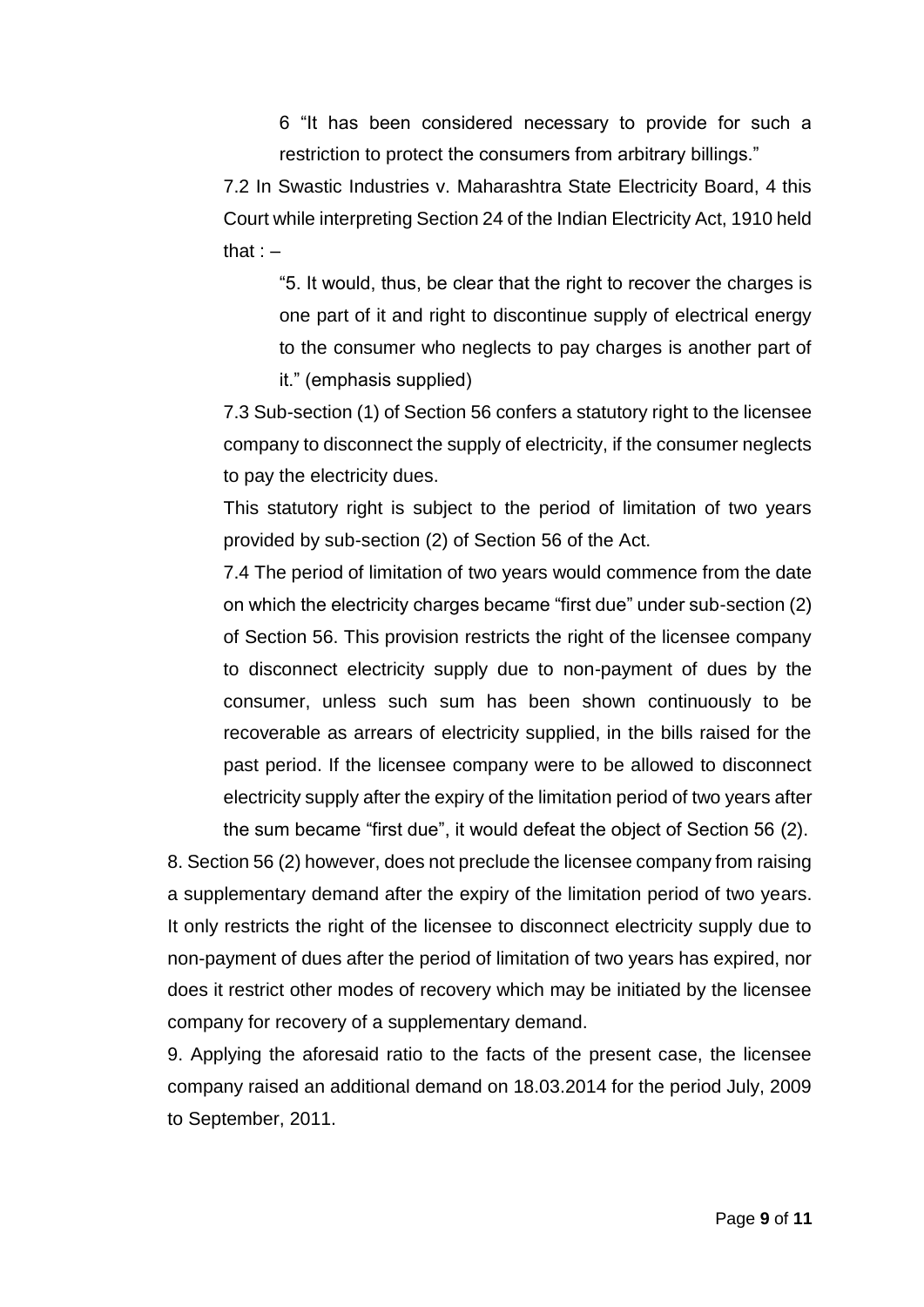The licensee company discovered the mistake of billing under the wrong Tariff Code on 18.03.2014. The limitation period of two years under Section 56 (2) had by then already expired.

Section 56 (2) did not preclude the licensee company from raising an additional or supplementary demand after the expiry of the limitation period under Section 56 (2) in the case of a mistake or bona fide error. It did not however, empower the licensee company to take recourse to the coercive measure of disconnection of electricity supply, for recovery of the additional demand.

As per Section 17 (1) (c) of the Limitation Act, 1963, in case of a mistake, the limitation period begins to run from the date when the mistake is discovered for the first time. In Mahabir Kishore and Ors. v. State of Madhya Pradesh, 5 this Court held that :–

"Section 17(1)(c) of the Limitation Act, 1963, provides that in the case of a suit for relief on the ground of mistake, the period of limitation does not begin to run until the plaintiff had discovered the mistake or could with reasonable diligence, have discovered it. In a case where payment has been made under a mistake of law as contrasted with a mistake of fact, generally the mistake become known to the party only when a court makes a declaration as to the invalidity of the law. Though a party could, with reasonable diligence, discover a mistake of fact even before a court makes a pronouncement, it is seldom that a person can, even with reasonable diligence, discover a mistake of law before a judgment adjudging the validity of the law." (emphasis supplied)

In the present case, the period of limitation would commence from the date of discovery of the mistake i.e. 18.03.2014. The licensee company may take recourse to any remedy available in law for recovery of the additional demand, but is barred from taking recourse to disconnection of supply of electricity under sub-section (2) of Section 56 of the Act.

10. We extend our appreciation to Mr. Devashish Bharuka, Advocate who has very ably assisted this Court as Amicus Curiae. The present Civil Appeals are accordingly disposed of in the aforesaid terms. …….."

The above said judgment would make it clear that the licensee may be at liberty to recover the amount, but it is clear that instant facts and circumstances would any way